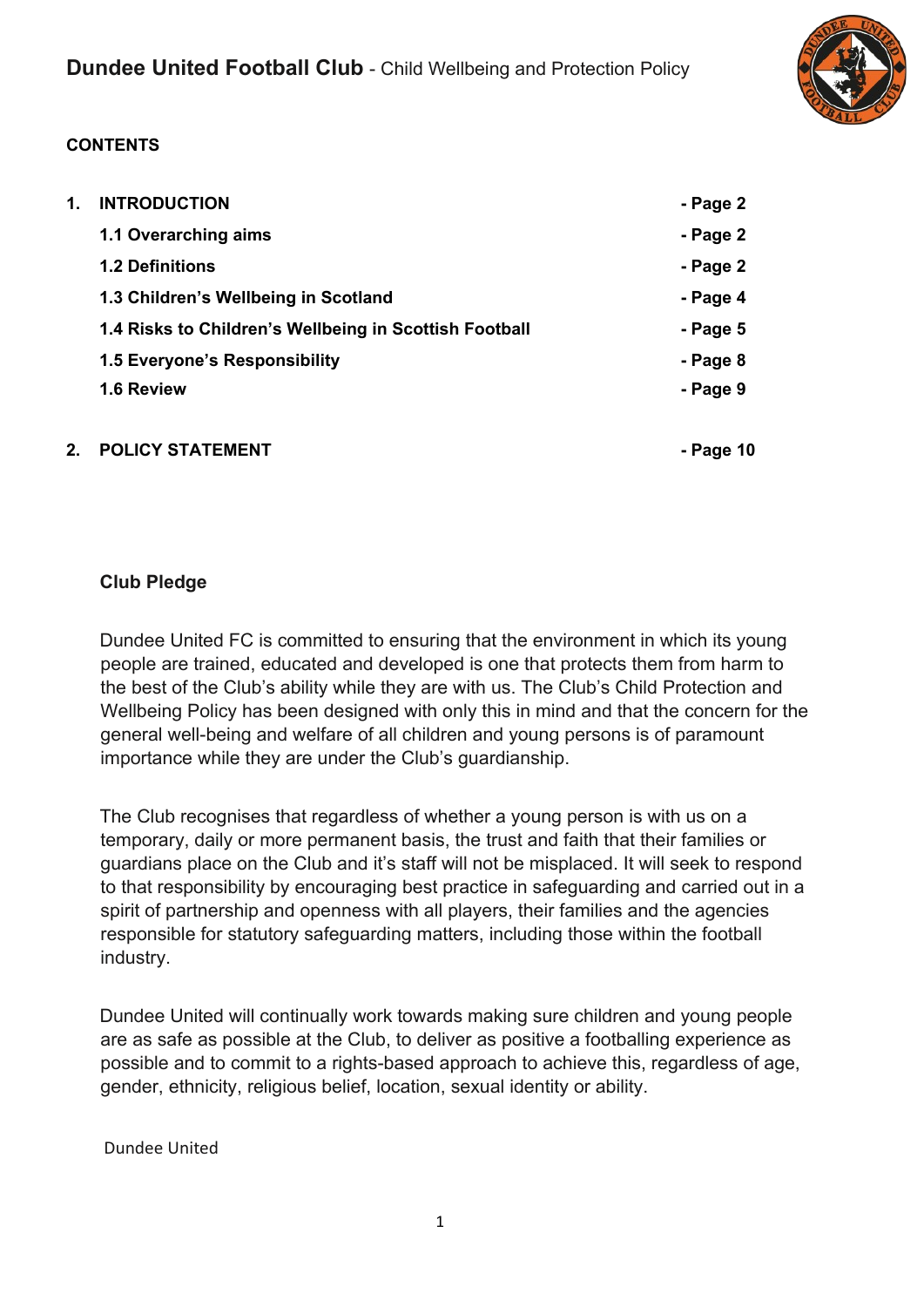

## **1. INTRODUCTION**

#### **1.1 Overarching Aim**

#### **Our Vision**

Children flourish because we put their safety, wellbeing, rights and enjoyment at the heart of every level of Scottish football.

#### **Our Mission**

Children are the priority. We lead with confidence taking responsibility to create a culture of safety and wellbeing. We empower children through active promotion of their rights.

### **1.2 Definitions**

### *Definition of the Child Wellbeing and Protection Policy*

The Club's Child Wellbeing and Protection Policy includes:

- Introduction Overarching Aim, Definitions, Children's Wellbeing in Scotland, Risks to Children's Wellbeing in Scottish Football, Everyone's Responsibility and Review
- Policy Statement
- Set the Standards Behaviours, Expectations and Requirements
- Procedures Appointment and Selection, Responding to Concerns and Case Review
- All associated Practice Notes

Herein all the documents listed above will be referred to as the 'Child Wellbeing and Protection Policy' or 'this policy'.

### *Definition of Child*

Article 1 of the United Nations Convention on the Rights of the Child states that everyone under 18 has the rights set out in the Convention. Within the Children and Young People (Scotland) Act 2014, a child is defined as anyone who has not reached the age of 18.[1](#page-1-0)

<span id="page-1-0"></span><sup>&</sup>lt;sup>1</sup> Children and Young People (Scotland) Act 2014 section 97(1)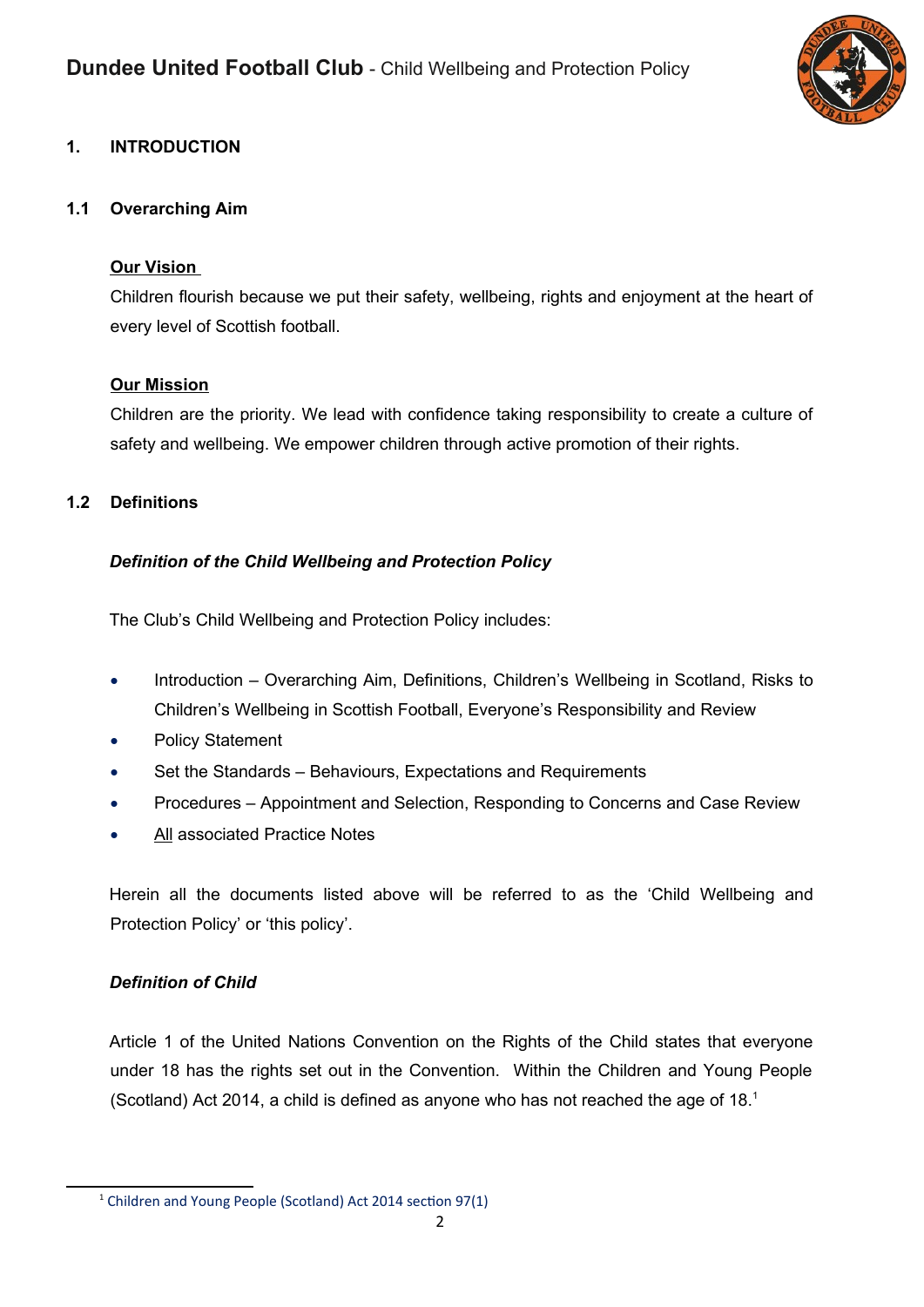

For the purpose of this policy "children", "child", "young person" and "young people" refer to any persons under the age of 18.

The Child Wellbeing and Protection Policy applies to all children and young people regardless of age, gender, sexual orientation, disability, race, religion, nationality, socioeconomic status or family circumstance.

### *Definition of Adult*

For the purpose of this policy an "adult" is any individual aged 18 and over or any individual under the age of 18 years old but who is in a 'position of trust'.

#### *Definition of Child Abuse*

Child abuse is the act or omission that harms a child or young person.

An individual may abuse a child or young person directly, or may indirectly be responsible for abuse because they fail to prevent another person from harming that child or young person, or their inaction leads to harm or the risk of harm. Abuse can be physical, emotional, sexual or by neglect. Abuse can take place in person or online. Although typically thought of as when an adult is mistreating a child or young person, children and young people can also be perpetrators of abuse against other children or young people.

### *Definition of Safeguarding*

Safeguarding is taking action to ensure that *all* children and young people are safe from harm when involved in football. It means proactively doing everything possible to minimise risk and prevent abuse of children and young people.

### *Definition of Child Protection*

Child protection refers to the actions in response to a *specific* concern for a child or young person who is at risk or suffering from abuse. Child protection is an essential part of safeguarding if there is a concern that a child or young person is being abused or their safety is compromised.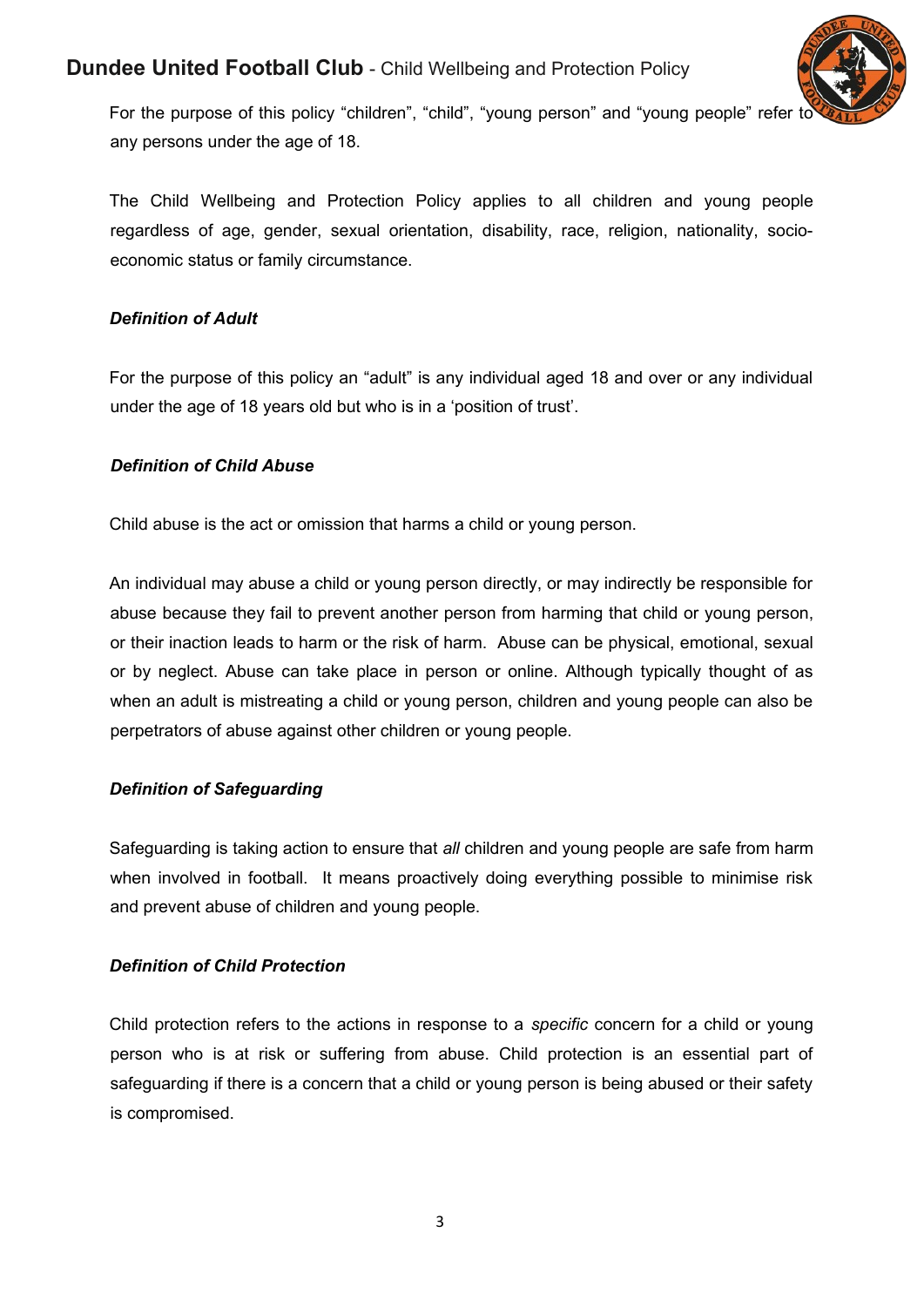

## **1.3 Children's Wellbeing in Scotland**

## *Getting It Right for Every Child*

The Scottish Government's Getting It Right for Every Child (GIRFEC) is based on children's rights, and its principles reflect the United Nations Convention on the Rights of the Child (UNCRC). The GIRFEC approach is child focused, based on an understanding of the wellbeing of a child or young person in their current situation, and based on tackling needs early in a collective way. As part of the Children and Young People (Scotland) Act 2014, the concept of wellbeing and the GIRFEC approach is now enshrined in law in Scotland.

The GIRFEC approach supports children and young people so that they can grow up feeling loved, safe and respected, and can realise *their* full potential. Children and young people should be; Safe, Healthy, Achieving, Nurtured, Active, Respected, Responsible, Included. These are the eight wellbeing factors and are commonly known as SHANARRI Indicators.



A child or young person's wellbeing is influenced, both positively and negatively, by everything around them and the different experiences and needs they have at different times in their lives. There is no set level of wellbeing that a child or young person should achieve,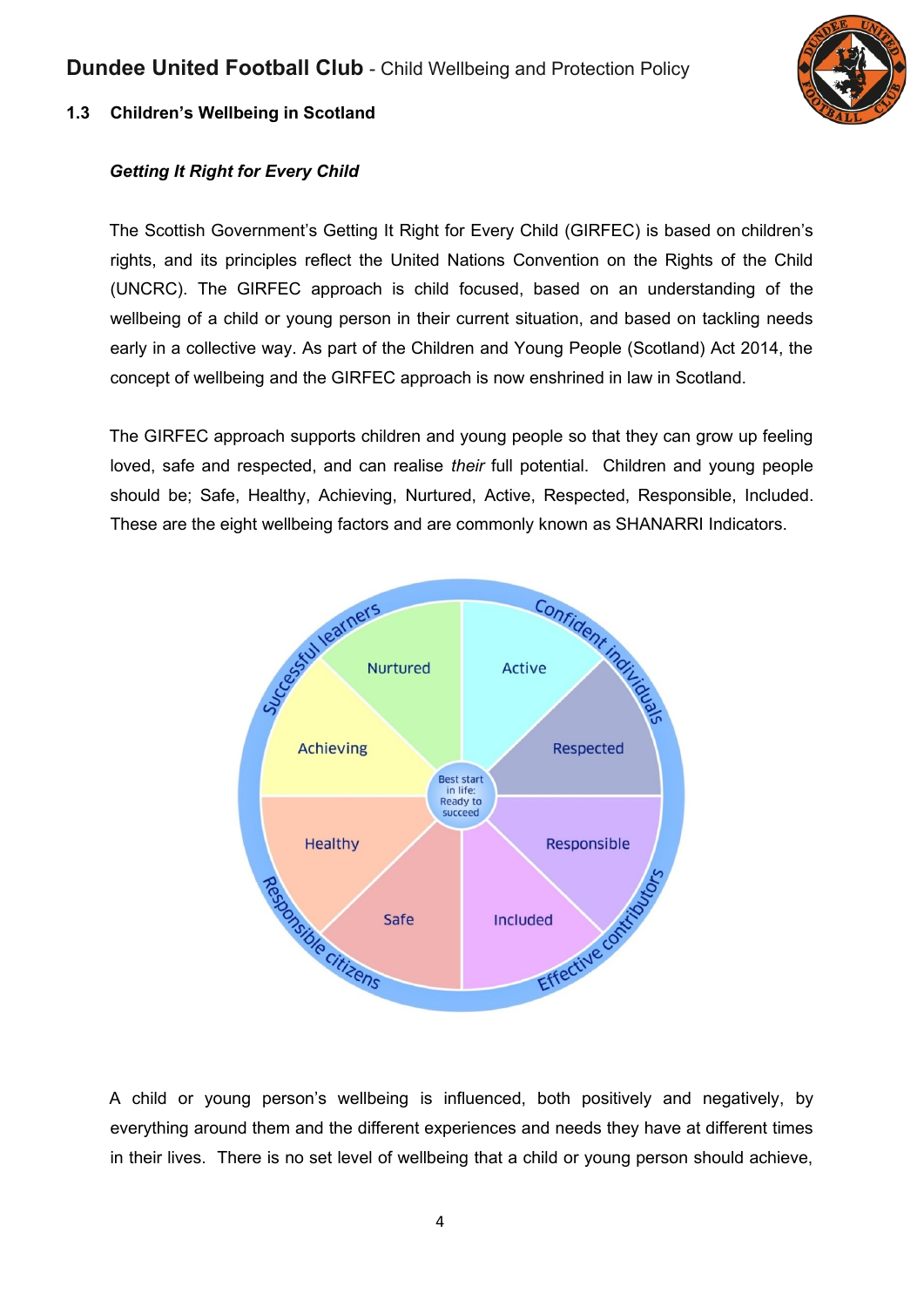

but each child should be helped to reach *their* full potential as an individual. The wellbeing indicators make

it easier for everyone to be consistent in how they consider the quality of a child or young person's life at a particular point in time.

By having a universal language and understanding for everyone who works with children and young people, collectively we can contribute to promoting, supporting and safeguarding a child's wellbeing whether they are in an educational, health, community or sport setting. It is essential that in Scottish football the wellbeing indicators are understood and if worried that something is impacting a child or young person's wellbeing, staff and volunteers know how to respond and with whom to share that information.

### *Wellbeing Concern*

A wellbeing concern is if a child's wellbeing (measured using the 8 SHANARRI indicators) is, or is at risk of being, adversely affected.

A range of experiences can have a negative impact on children and young people. These can range from harmful or abusive behaviour to a family bereavement or social economic factors, such as poverty. The nature of a wellbeing concern will influence how to support the child or young person.

Behaviour which is abusive or neglectful and is, or is likely to cause harm, will often be referred to as a 'child protection concern'. Regardless of whether a concern is a wellbeing or child protection concern, it must be responded to in line with the Responding to Concerns Procedure.

### *1.4 Risks to Children's Wellbeing in Scottish Football*

The protection and wellbeing of all children and young people involved in Scottish football must be a priority for everyone working, volunteering or participating in the game, including spectators. For children and young people involved in football there may be risks associated with their involvement whether it be injury, the despair of their team losing, or exposure to poor practice or abusive behaviour. It is essential that those working or volunteering with children and young people are alert to the associated risks and take steps to prevent, minimise or respond to the risks.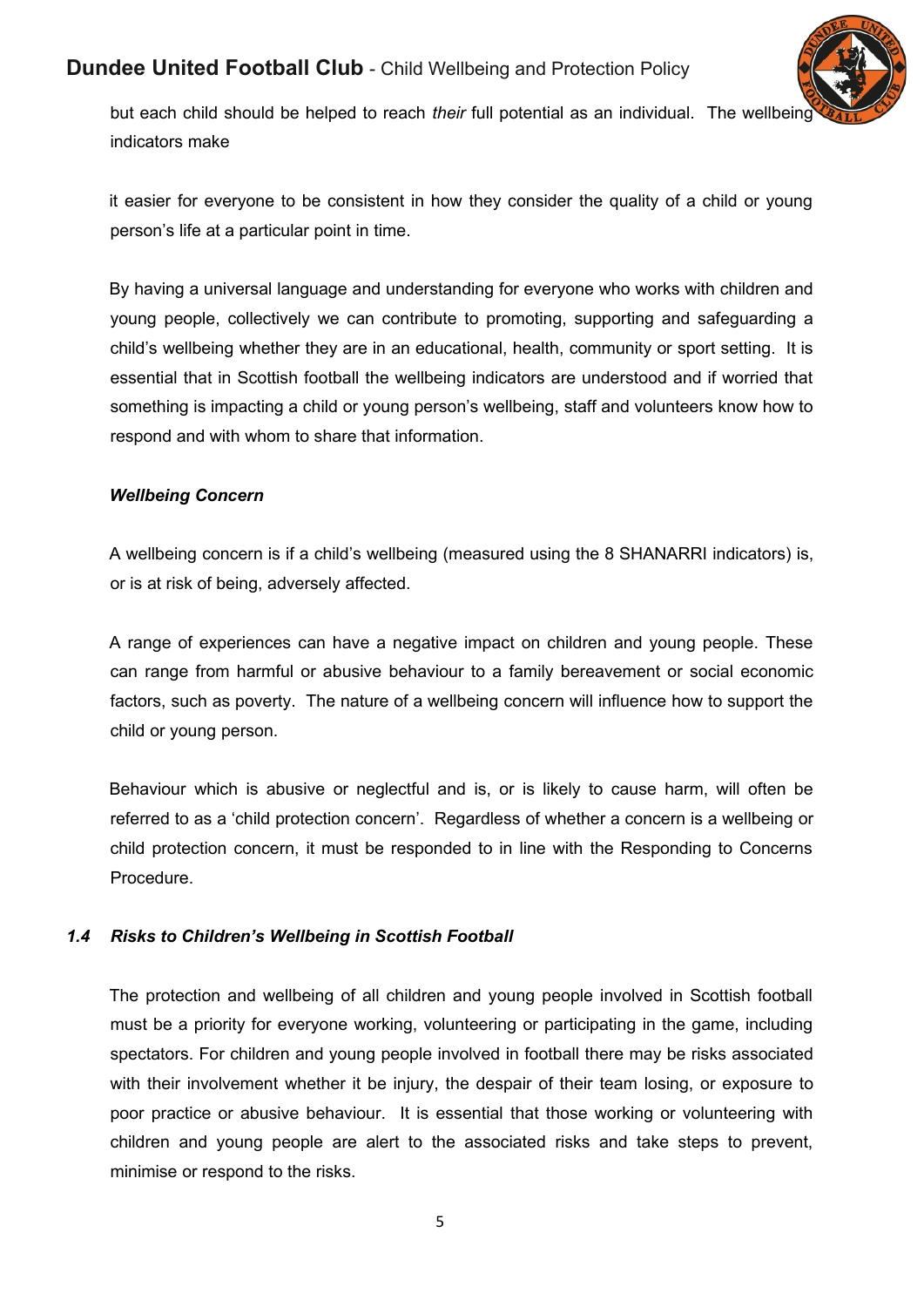

In addition to recognising risks to all children and young people, it is important to understand that some children and young people may be more vulnerable to particular risks associated with taking part in football.

### *Increased vulnerability*

The Club is committed to ensuring the safety of all children and young people in football across all levels of the game. Children and young people who have additional care needs or who come from a minority ethnic group may face a range of additional challenges. Club staff and volunteers will be encouraged and supported to challenge, and address any behaviour or attitudes which compromise a child or young person's wellbeing, or acts as a deterrent to the participation of some children and young people.

### *Children and young people who are deaf and disabled*

In line with Article 23 of the United Nations Convention on the Rights of the Child (UNCRC), a child with a disability *"should enjoy a full and decent life, in conditions which ensure dignity, promote self-reliance and facilitate the child's active participation in the community".* 

Children and young people who have a disability have the same needs as other children and young people, but may also have additional needs associated with their disability. For example, additional steps may be needed to promote their wellbeing or they may be at an increased risk of abuse due to their vulnerability. Research has shown that children with a mental or physical disability are *more likely* to be abused than non-disabled children.<sup>[2](#page-5-0)</sup>

Children and young people who are deaf, disabled or have a learning disability can be additionally vulnerable because they may:

- Depend on a number of people for care and handling, some of which can be intimate care
- Depend on the abuser for their involvement in sport
- Fear disclosing abuse

<span id="page-5-0"></span><sup>2</sup> *Source: Jones, L et al Prevalence and risk of violence against children with disabilities: a systematic review and meta-analysis of observational studies (NSPCC) (2012)*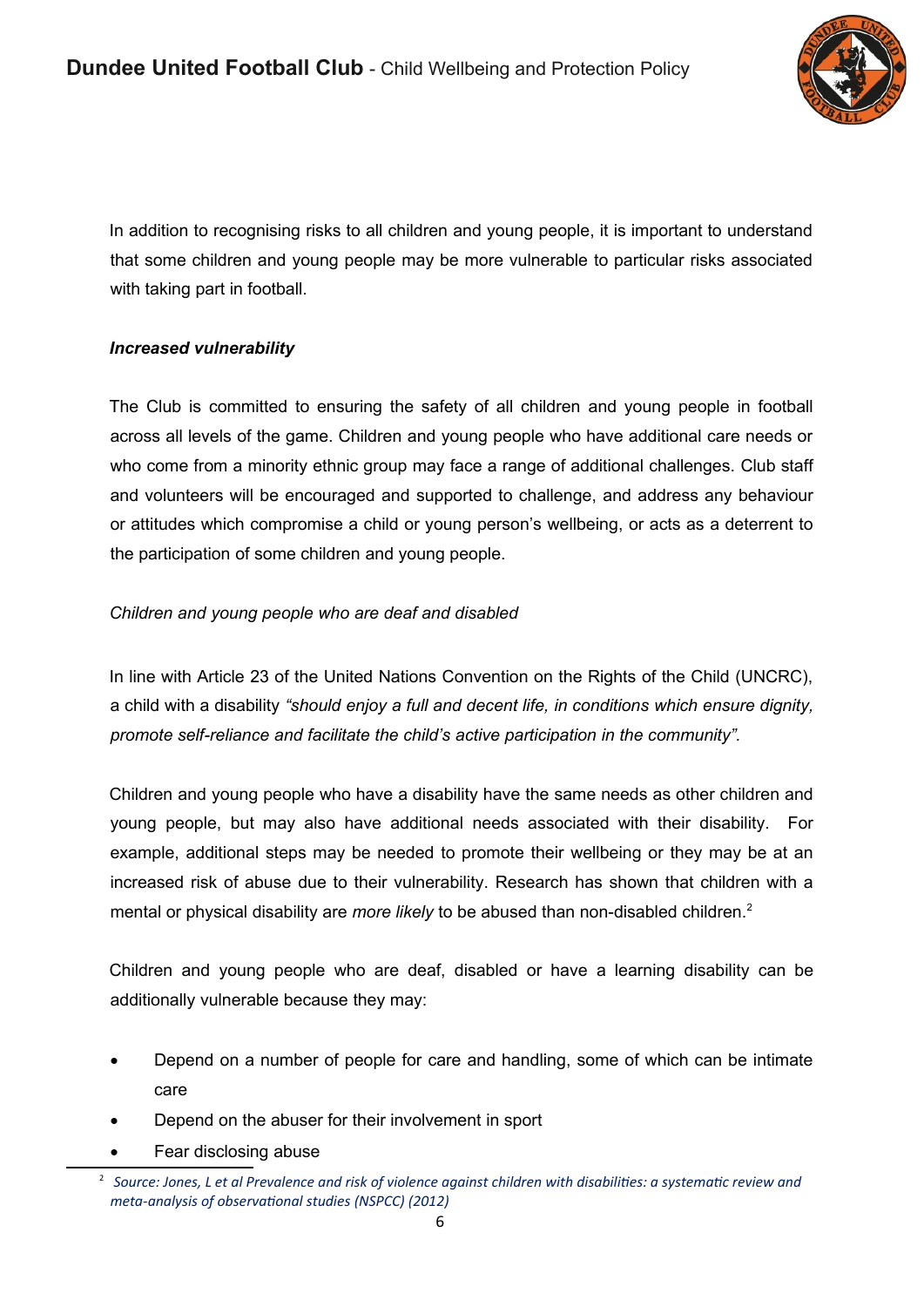

- The signs of abuse can be misinterpreted as a symptom of the disability
- Have a reduced capacity to resist either verbally or physically
- Have significant communication differences this may include very limited verbal communication, the use of sign language or other forms of non-verbal communication
- Lack a wide network of friends who support and protect them
- Lack access to peers to discover what is acceptable behaviour or to understand the inappropriateness of actions
- Not be believed due to negative attitudes towards children and young people with disabilities or possible failure to recognise the impact of abuse on children and young people with disabilities

### *Children and young people from black and ethnic communities*

The UNCRC sets out the general principle of non-discrimination and that children should be protected from all forms of discrimination. It also states that children have the right to learn and use the language, customs and religion of their family, whether or not these are shared by the majority of people in the country where they live<sup>[3](#page-6-0)</sup>. Unfortunately within wider society, and football, discriminatory behaviour still exists therefore children and young people from black and ethnic communities are additionally vulnerable because they may:

- Experience racism and racist attitudes
- Experience people in authority ignoring or not responding to racist abuse or comments
- Experience no action being taken by others for fear of upsetting cultural norms
- Be afraid of further abuse if they challenge others
- Want to fit in and not make a fuss
- Be using or learning English as a second language

## *Children in elite football*

For many children and young people it is their dream to play football professionally. When they have the talent, skill and dedication to realise this dream they will pursue it. Unfortunately this can lead to a number of increased risks for children and young people involved in football at an elite level. For example, rivalry among their peers, inappropriate or detrimental relationships with their peers, pressure from their family, friends and the wider

<span id="page-6-0"></span><sup>3</sup> *Article 30 of the United Nations Convention on the Rights of the Child*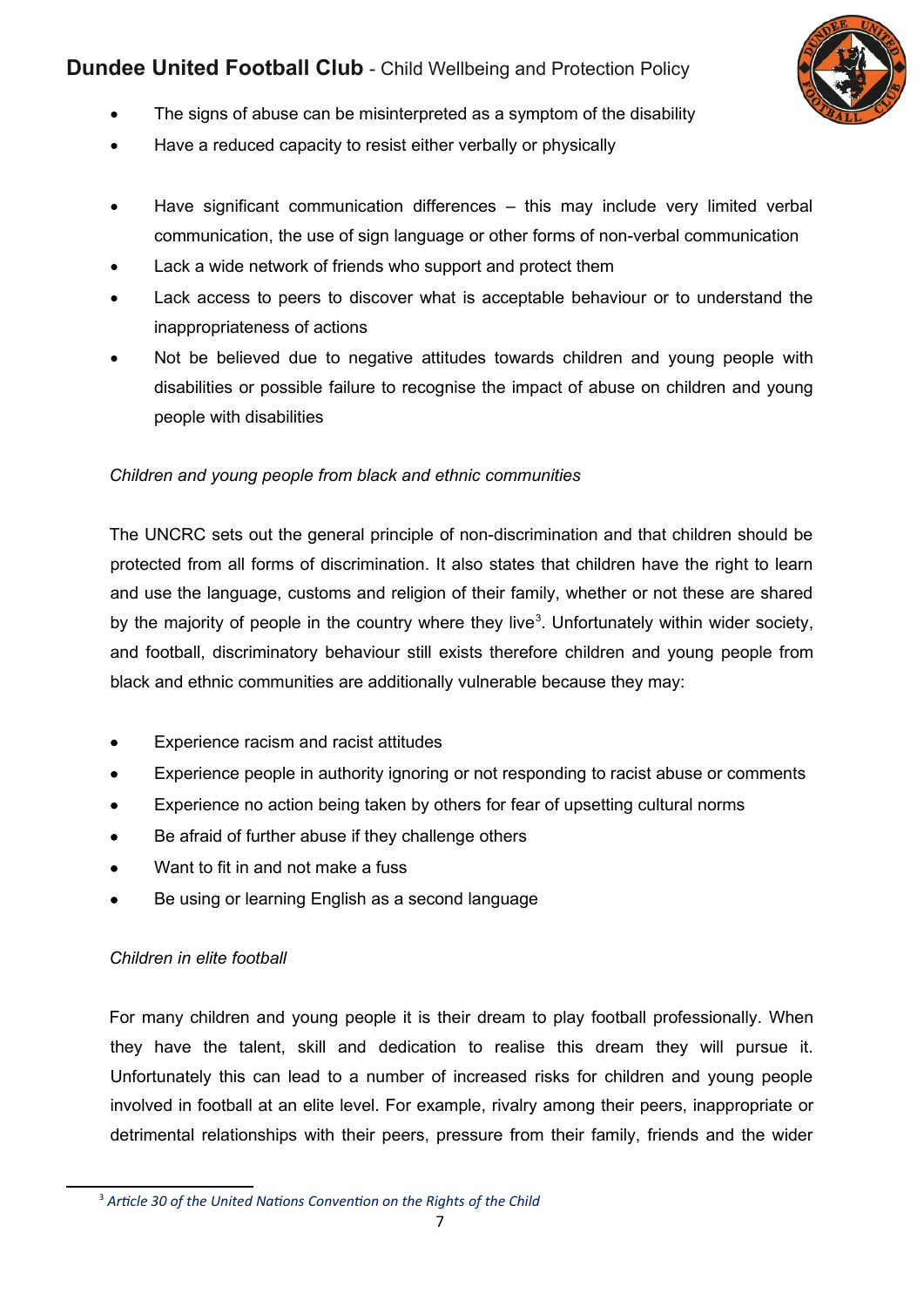

public, or, in some cases, exploitation by a trusted adult who can, or who they perceive can help them 'achieve' this dream.

Research by Celia H. Brackenridge in 2010<sup>[4](#page-7-0)</sup> highlighted the following about the risk to children and young people at an elite level:

- The greatest risk of emotional and sexual abuse occurs among the highest ranked athletes
- Poor practice, emotional abuse and bullying are probably more prevalent in sport than sexual abuse
- Athletes perpetrate more sexual harassment on their peers than coaches
- Athlete-athlete bullying is widespread
- Coach perpetrators are often very highly qualified and very highly respected which acts as a mask for their poor practice and abuse

### **1.5 Everyone's Responsibility**

The responsibility to safeguard, promote, support and protect a child or young person's wellbeing does not rest on one person. **We are** *all* **responsible**.

Football can contribute in many different ways to a child or young person's positive wellbeing including health benefits of being active, the achievements they can make in gaining new skills and their experiences of being included and respected as part of a team. Supporting and promoting a child or young person's wellbeing at all times includes forming positive relationships, understanding their circumstances and responding appropriately to any concerns about their wellbeing. To ensure we can respond when a child or young person needs help or support, we must firstly understand their rights and the meaning of wellbeing. Secondly, we must recognise and acknowledge the risks that exist for children and young people in football and put in place a range of safeguards that minimise these risks. Leadership is essential to ensure that these safeguards are managed and promoted, and this will be done by staff and volunteers within particular roles at the Club who receive specific training for their level of responsibility. However, *everyone* must understand the risks associated for children and young people, and the appropriate processes which are in place should a child or young person's wellbeing be at risk or they are in need for protection.

<span id="page-7-0"></span><sup>4</sup> *Brackenridge, C.H (2010) 'Myths and evidence – learning from our journey', keynote address to the conference 'How Safe is Your Sport' held at the Excel Sports Centre, Coventry on 25 Feb, hosted by the Coventry Sports Foundation and the NSPCC Child Protection in Sport Unit -<http://bura.brunel.ac.uk/handle/2438/4177>*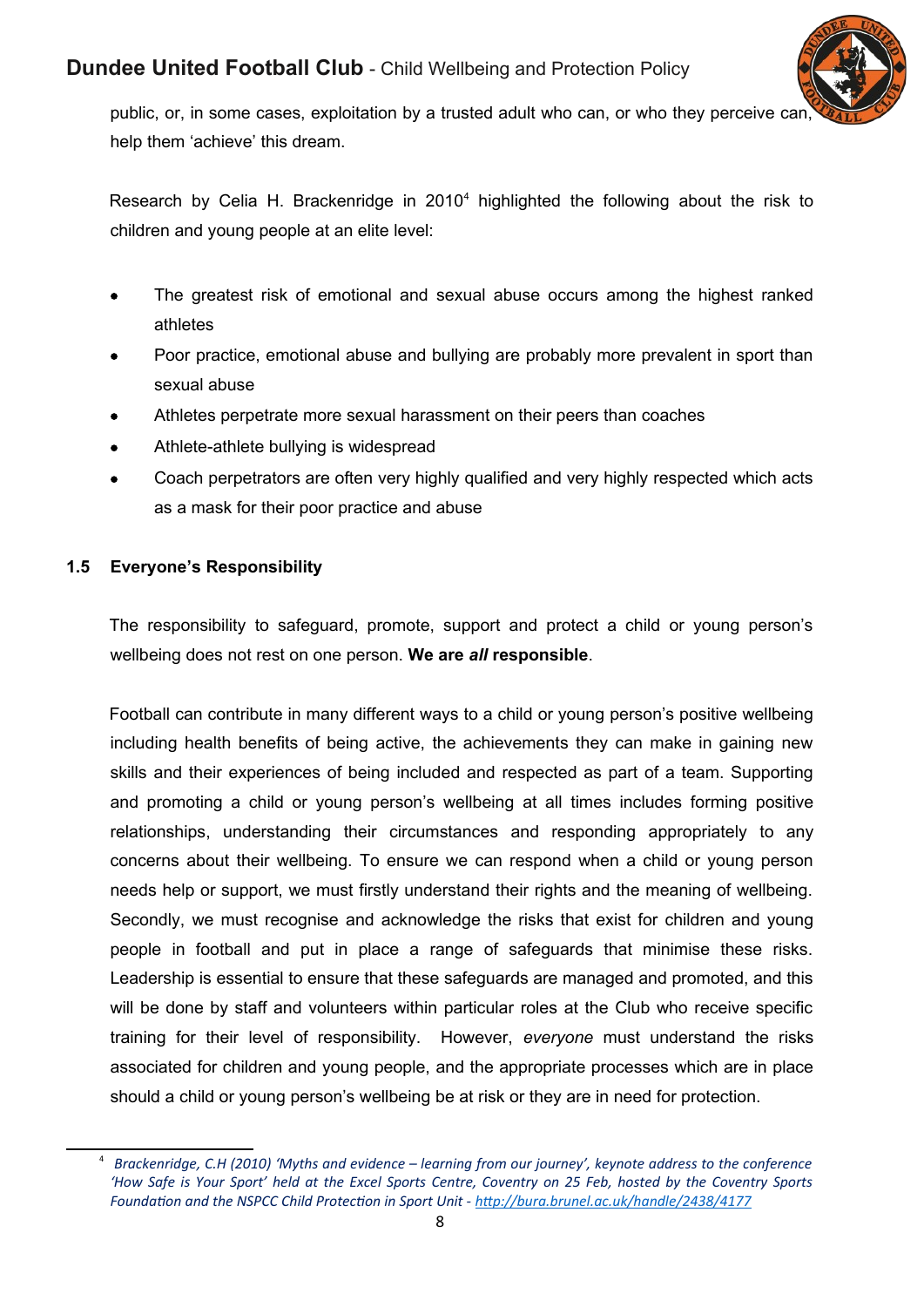

Everyone has the responsibility to recognise the concern, to ensure the child or young person is safe if they are at risk of *immediate* harm, and to report the concern to the Child Wellbeing and Protection Officer. Thereafter the Child Wellbeing and Protection Officer will respond appropriately in line with the Responding to Concerns Procedure.

The Child Wellbeing and Protection Policy combined with relevant training, mentoring and support will give us the confidence and support needed to fulfil our role and responsibility to keep children and young people safe in football. In addition to this, advice can be sought at any point from the Child Wellbeing and Protection Officer.

**No matter your role or involvement in Scottish football,** *you* **have a responsibility to safeguard, promote, support and protect the wellbeing of all children and young people involved in Scottish football.** 

**If you have** *any* **concerns about the wellbeing of a child or young person or about the conduct of any adult then you** *must* **report the matter to the Child Wellbeing and Protection Officer, Niall Nicolson, on 07843604976 or at niall.nicolson@dundeeunitedfc.co.uk or Andy MacGregor, on 07860 667139 or at [Andy.MacGregor@DundeeUnitedfc.co.uk.](mailto:Andy.MacGregor@DundeeUnitedfc.co.uk)** 

**Full information on how to record and report a concern can be found in the Responding to Concerns Procedure.**

### **1.6 Review**

The Child Wellbeing and Protection Policy will be regularly reviewed and will include children and young people's participation and feedback on the content and actual experience of implementation as part of the review.

This policy will be reviewed:

- In accordance with changes in legislation and guidance on children's wellbeing, protection or rights
- Following the review of an issue or concern raised about the wellbeing or protection of children within the club, when the case review suggests that this policy should be reviewed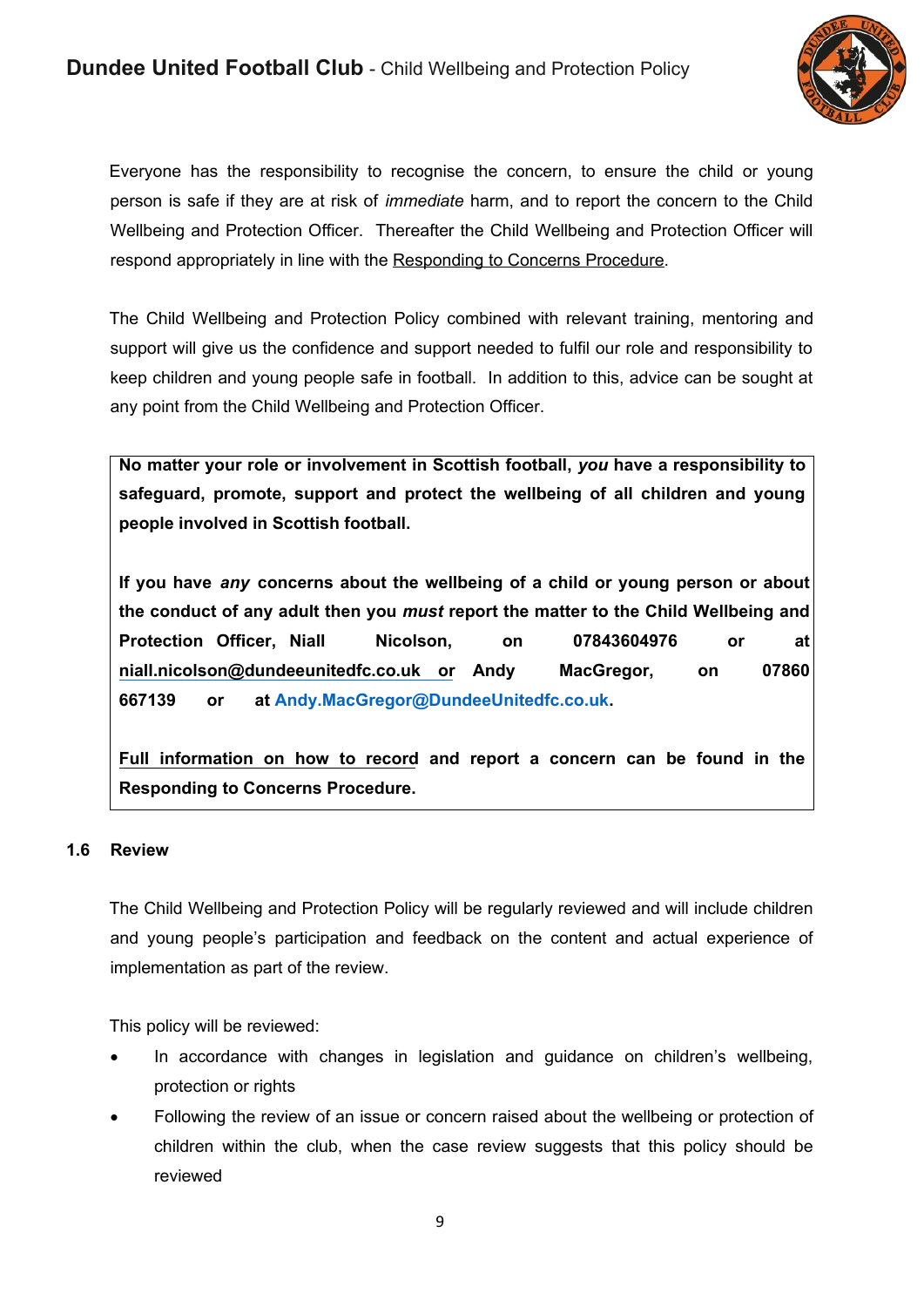

• In all other circumstances, at least every three years.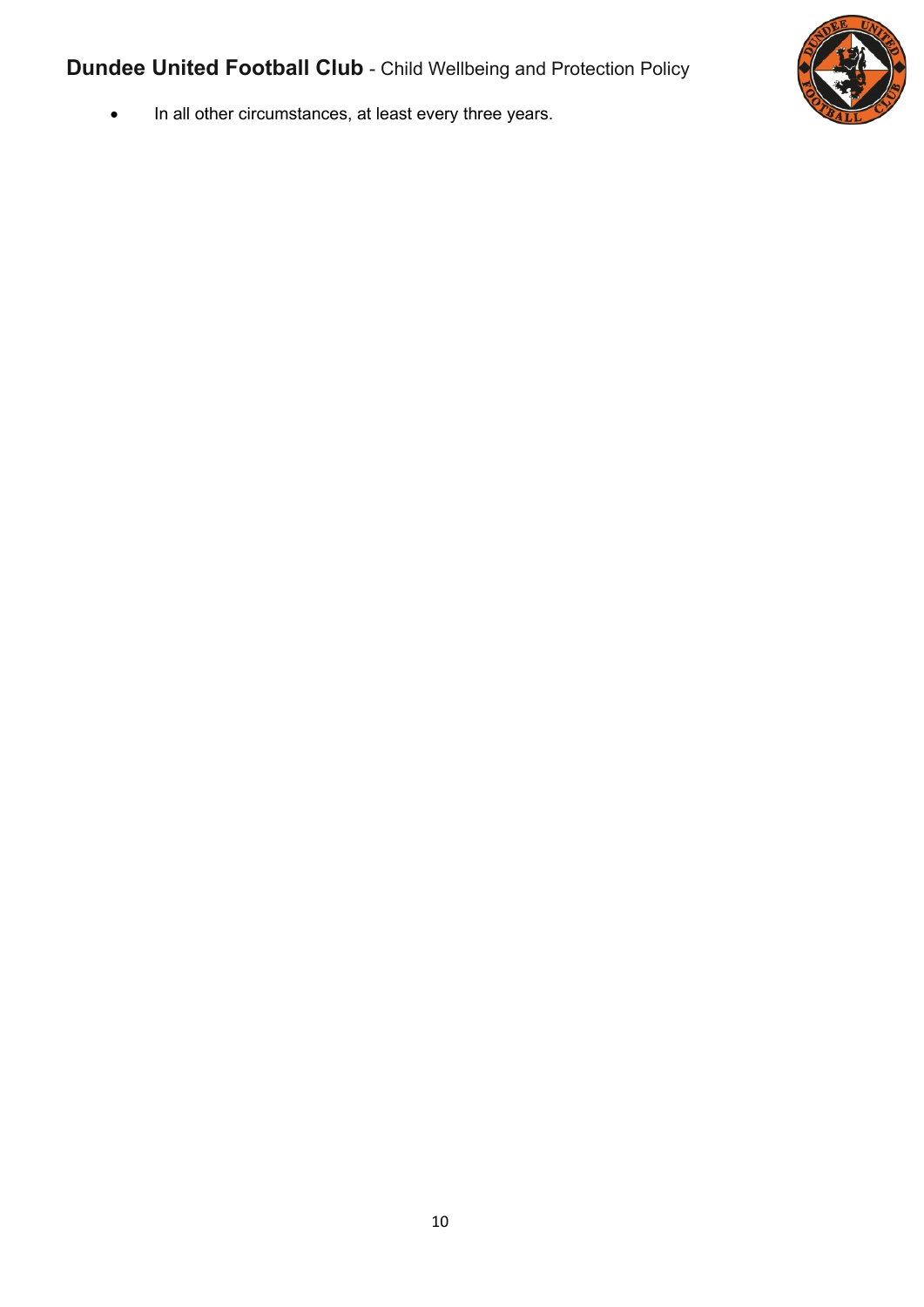

## **2. POLICY STATEMENT**

**Dundee United Football Club** is committed to ensuring that every child who takes part in football, in any capacity, is able to participate in an enjoyable and safe environment, which promotes inclusion and protects them from harm, poor practice, exploitation, bullying or abuse. The Club values a rights-based approach within our sport, and our child wellbeing and protection policy is based on the fundamental rights of children as set out in the United Nations Convention on the Rights of the Child (UNCRC).

## **The Child Wellbeing and Protection Policy is based on the following principles**:

- 1. We will act in the best interests of children and young people
- 2. The protection and wellbeing of all children in our care is everyone's responsibility
- 3. A child or young person's rights, wishes and feelings should be respected and promoted. For example:
	- A child or young person, whatever their age, culture, disability, gender, language, racial origin, socio-economic status, religious belief and/or sexual identity has the right to protection from all forms of harm, abuse and exploitation
	- We see the child or young person before the player, coach, volunteer, spectator or referee
	- Children and young people have the right to express views on matters that affect them, should they wish to do so, and to have those views taken into account
	- Children and young people have the right to relax, play, and join in a wide range of sporting activities
- 4. The best way to promote the wellbeing, health and development of a child or young person is to work in partnership with each other, the child or young person, their parents/carers and other relevant organisations

All staff and volunteers, when working or volunteering with children and young people involved in Club activities, will be:

## **INCLUSIVE**

Football is for everyone, irrespective of background. We celebrate what makes us unique and embrace our differences. We create a culture where rights are respected and everyone is treated fairly, with dignity and respect